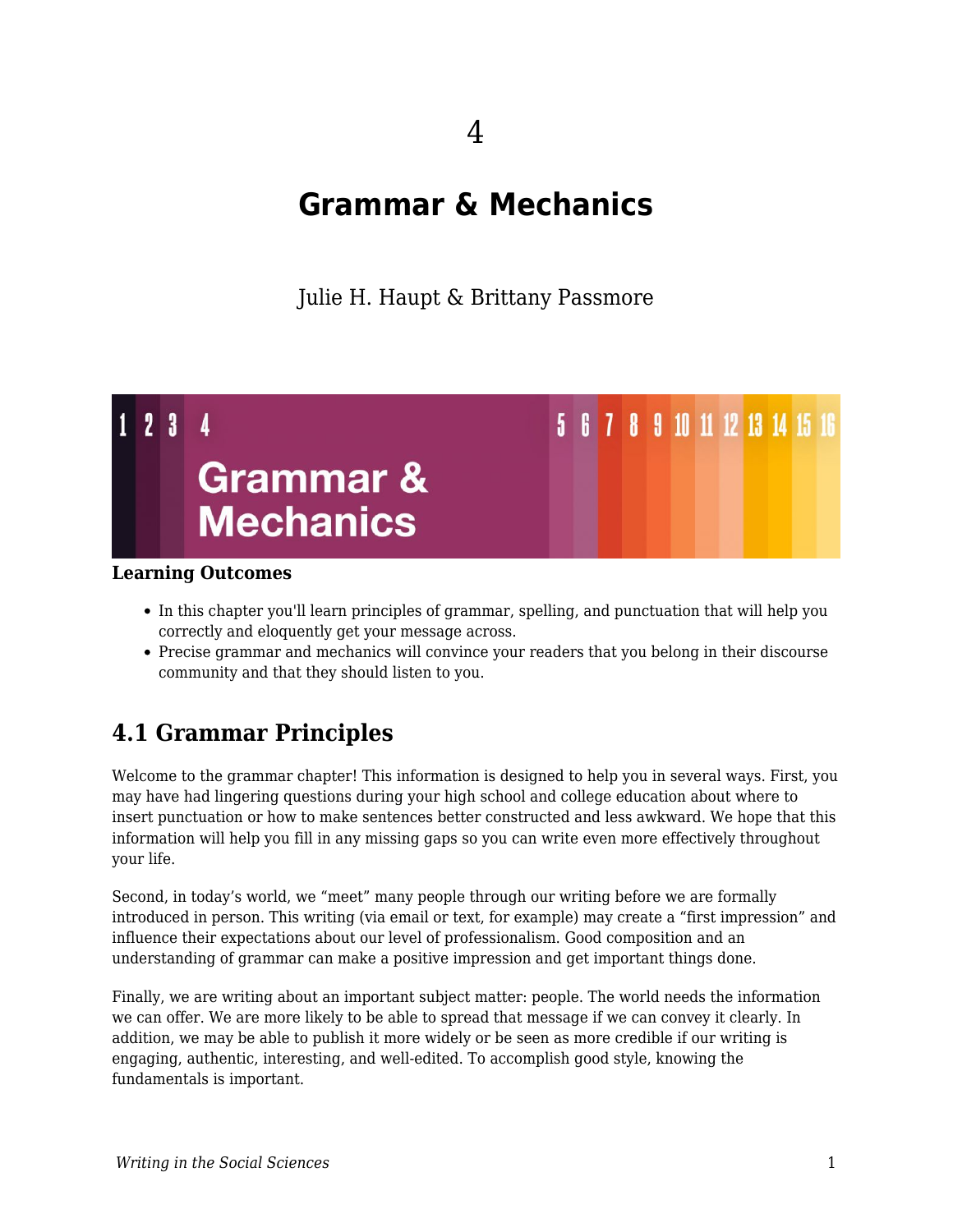As you proceed through each section, take time to read the information slowly and carefully. Make note of the examples and the ways they demonstrate the principle being discussed. Note sections for review that are new to you or where you might need more practice.

This grammar instruction includes three major sections to share principles of

- 1. Structure
- 2. Power, and
- 3. Polish.

**Structure** represents the building block principles that help you understand the organization of sentences and teaches ways to add punctuation to keep your meaning clear to the reader. The **Power** section contains rules that can help your writing gain more convincing power by deliberately managing the placement of words and phrases. Finally, the **Polish** section discusses principles to help you apply polishing touches that will help your writing go from good to great.

**Note: The rest of this chapter is contained in Google Documents that you access by clicking on the links below. This makes it easier to get to the specific sections you're looking for.**

### **[UNIT 1: STRUCTURE](https://docs.google.com/document/d/1QmEa3q8E_V_G9hZU4s85inY8AfRUt6h2vwf2WZqUxyI/edit?usp=sharing)**

- [Rule #1. Separate and Set Off Main Clauses Correctly](https://docs.google.com/document/d/1QmEa3q8E_V_G9hZU4s85inY8AfRUt6h2vwf2WZqUxyI/edit?usp=sharing)
	- $\circ$  1A. Choosing punctuation to fit your sentence.
	- 1B. Introducing your ideas
	- 1C. Using detours in your sentences
	- 1D. Constructing lists with punctuation
- [Rule #2. Follow Agreement and Reference Rules](https://docs.google.com/document/d/1QmEa3q8E_V_G9hZU4s85inY8AfRUt6h2vwf2WZqUxyI/edit#heading=h.uxvtcbsgjkz3)
	- 2A. Match the number of your subjects and verbs
	- 2B. Match the case in your pronouns
	- 2C. Avoid ambiguous references

#### **[UNIT 2: POWER](https://docs.google.com/document/d/13NuqTZa5tD95Lk00PacuKU8XBWxmPhz88CDRtvBq9A8/edit?usp=sharing)**

- [Rule #3. Increase Your Credibility with Respectful and Logical Language](https://docs.google.com/document/d/13NuqTZa5tD95Lk00PacuKU8XBWxmPhz88CDRtvBq9A8/edit?usp=sharing)
	- 3A. Eliminate bias or stereotyping
	- 3B. Avoid absolute language
	- 3C. Arrange words in your sentences logically
- [Rule #4. Don't Confuse Words](https://docs.google.com/document/d/13NuqTZa5tD95Lk00PacuKU8XBWxmPhz88CDRtvBq9A8/edit#heading=h.7geqkd9hj9y7)
	- 4A. Affect and Effect
	- 4B. Imply and Infer
	- 4C. Complement and Compliment, Counsel and Council
	- 4D. Lie and Lay, Pour and Pore
	- 4E. Fewer and Less, Number and Amount
	- 4F. Allusion and Illusion; Principal and Principle; Sight, Cite, and Site
	- 4G. Borrowed Greek and Latin Words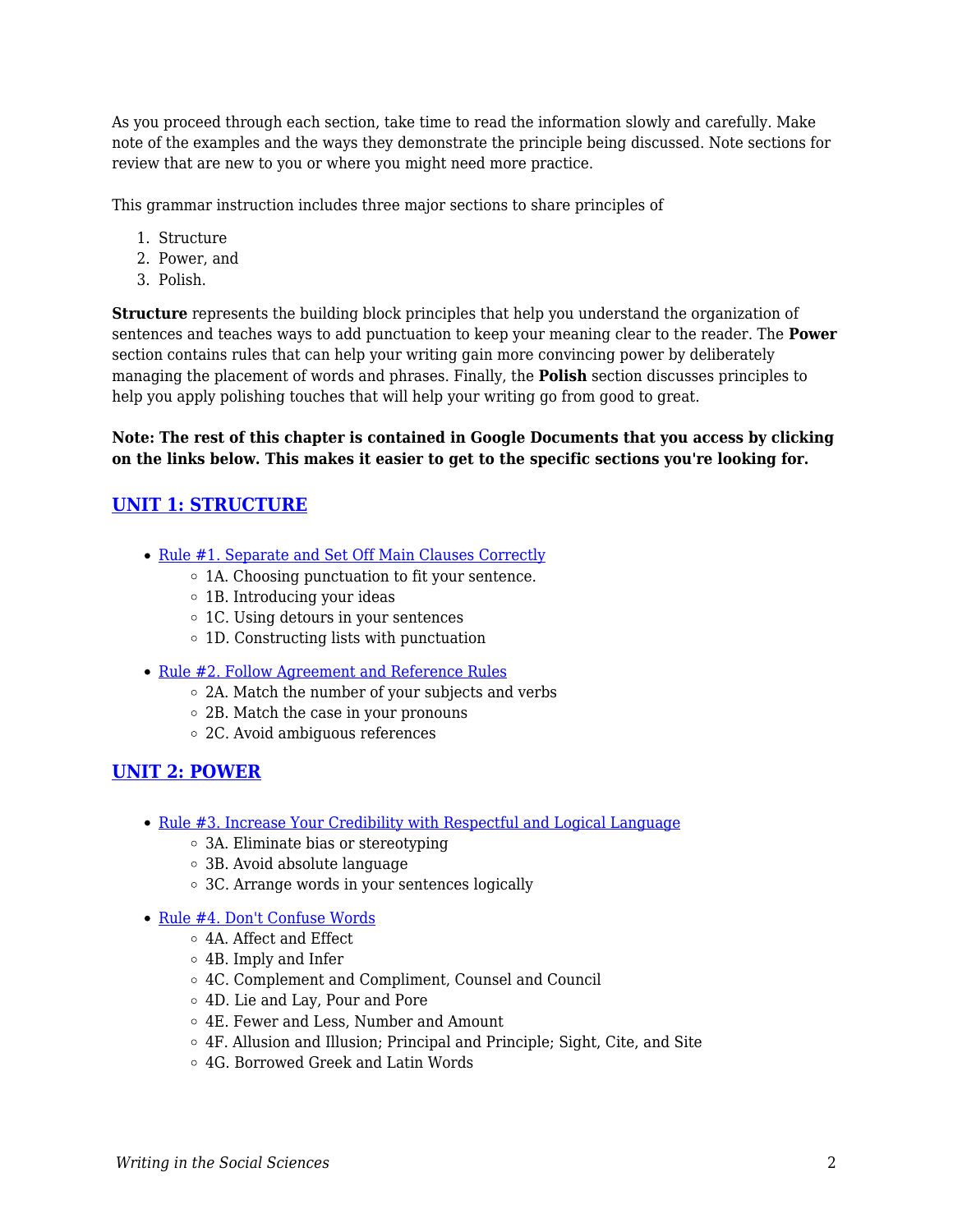### **[UNIT 3: POLISH](https://docs.google.com/document/d/1UM-K3TbwAPUN_aB3Syt4koHobbJlr6fRSRoaBe1N5E4/edit?usp=sharing)**

- [Rule #5. Pay Attention to the Small Details](https://docs.google.com/document/d/1UM-K3TbwAPUN_aB3Syt4koHobbJlr6fRSRoaBe1N5E4/edit?usp=sharing)
	- 5A. Use parallelism to increase flow
	- 5B. Insert hyphens appropriately
	- 5C. Use apostrophes appropriately
- [Rule #6. Capitalize and Quote with Care](https://docs.google.com/document/d/1UM-K3TbwAPUN_aB3Syt4koHobbJlr6fRSRoaBe1N5E4/edit#heading=h.f2olvthz10ic)
	- $\circ$  6A. Understand when to capitalize
	- $\circ$  6B. Know how to abbreviate terms and format numbers
	- 6C. Employ quotation marks consistently